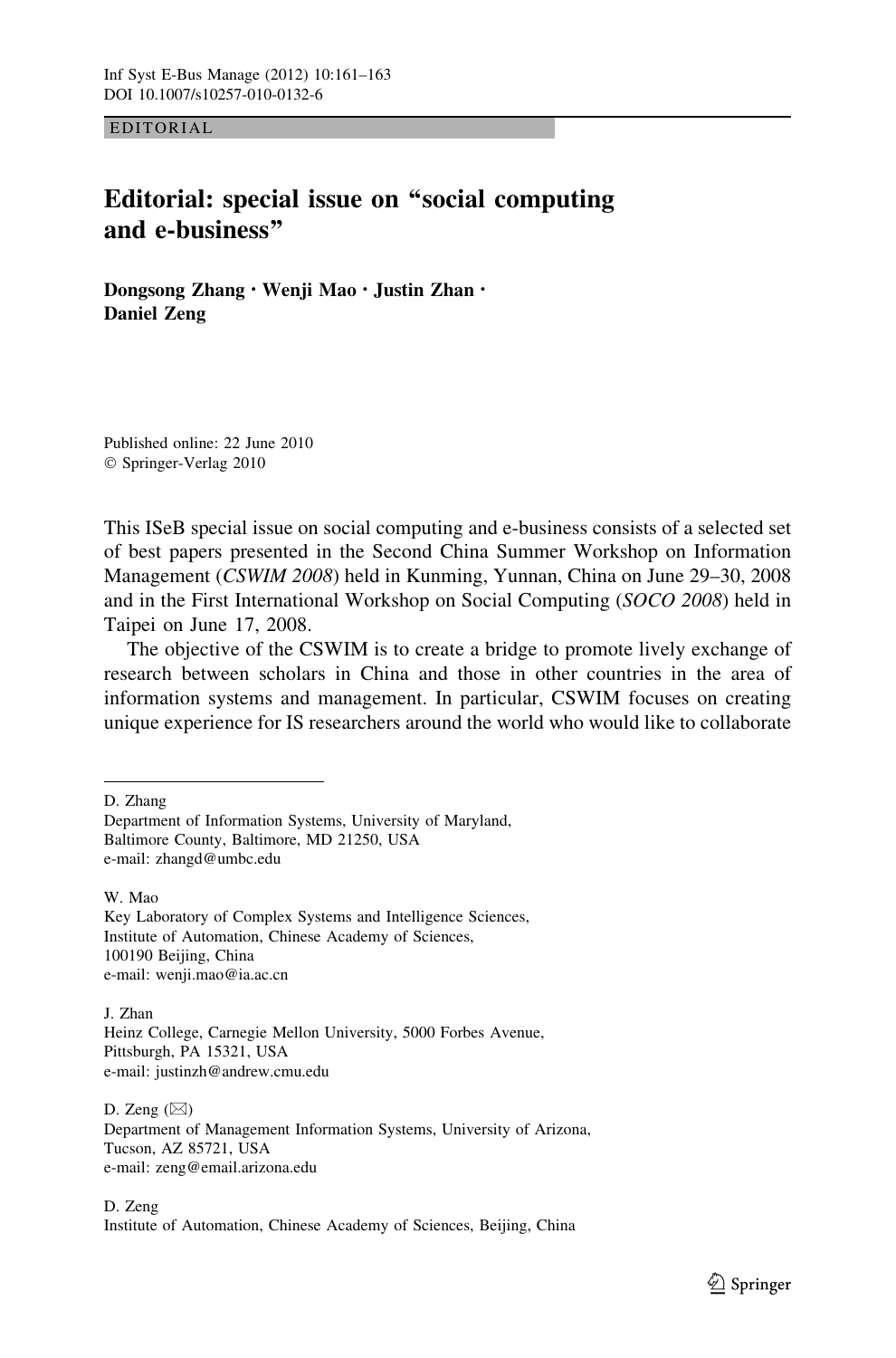with China-based scholars and to study how information systems and technologies affect individuals, businesses, organizations, and societies.

Social computing can be broadly stated as taking a computational approach to the study and modeling of social interactions and communications as well as developing information and communication technologies to support those interactions. The SOCO meeting intends to bring together social computing researchers from a wide spectrum of academic disciplines to report and review the current state of the art of social computing research and its applications, identify major technical challenges, and provide a key forum for discussing future research opportunities.

Innovative information and communication technologies continue to rapidly transform how business is done around the world. The papers in this special issue provide diverse views of the rapidly growing research in the Information Systems community. The proposed solutions shed insights into various technological, managerial, as well as social issues. The first two papers in this special issue are extensions of the two selected best papers from the Proceedings of CSWIM 2008. The first paper, written by Hemant Jain et al., focuses on one of the most important yet challenging problems in healthcare information systems, namely electronic medical record (EMR) retrieval. As EMR systems become increasingly developed and adopted in healthcare practice, how to effectively utilize the archived EMRs is a big challenge because of the huge number and diversity of those records. An effective EMR retrieval system that can quickly sift through medical records and identify the ones most relevant to a patient's current symptoms will be extremely valuable. The authors propose an approach that integrates several technologies, including information retrieval, domain ontologies, and automatic semantic relationship learning, to improve EMR retrieval through semantic query expansion. The preliminary evaluation of a prototype system demonstrates the usefulness of the proposed semantic query expansion.

Web 2.0 technology has propelled intermediated online targeted advertising (IOTA) to become a promising electronic business model, which is aimed to reach potential online customers whose interests in specific online products and services can be identified through their past behavior. The IOTA model allows service providers to make use of all data resources from different advertisement publishers in order to further improve the accuracy of banner advertising. As a result, it is critical to divide consumers' online behavior into distinct segments in order to display advertisements that address the needs of specific groups of online consumers and to yield the highest possible click-through rate. The second paper attempts to address this interesting research issue. Li et al. deal with the advertisement allocation problem by using an advertisement ranking mechanism based on a mixture of several data mining techniques and by considering the ads impression quota and the time-of-day effect. The results of simulation demonstrate the feasibility and benefits of the proposed service system framework for IOTA.

The third paper is an extension of a selected paper from the Proceedings of SOCO 2008. Online auction has been one of the most successful e-business applications. Although huge amounts of bid data are available on the online auction sites, a key challenge is the effective collection and analysis of the auction data. The paper by Yu and Lin studies the parallel crawling and filtering of online auctions